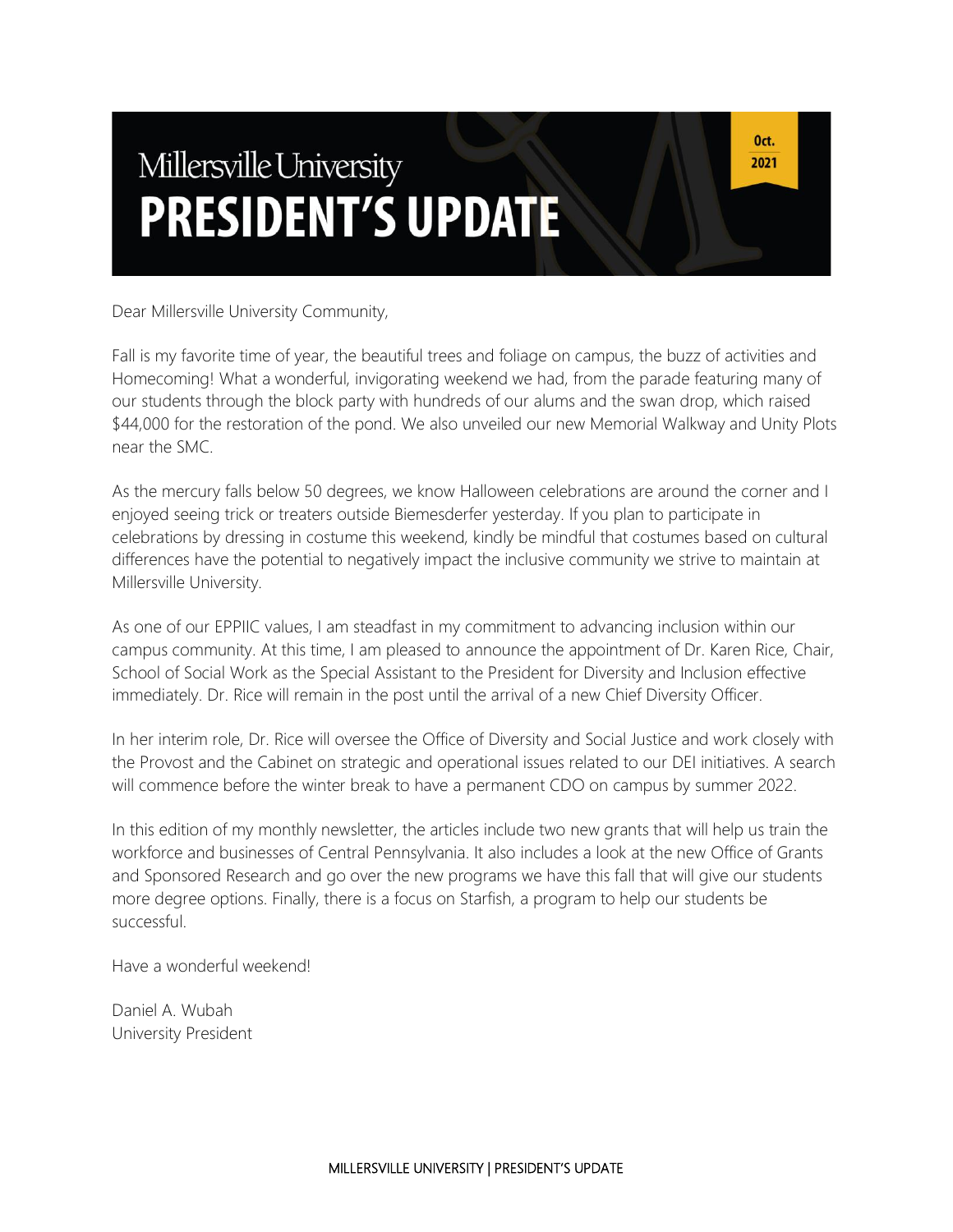## HELP ON THE WAY FOR LOCAL WORKFORCE

The workforce and businesses of Central Pennsylvania will soon have extra help, thanks to two recent grants to Millersville University. The grants will be used for training employees in small businesses and high-risk industries.

The University will share in an \$11.7 million grant from the U.S. Department of Labor's Occupational Safety and Health Administration. Millersville's portion is \$79,874. It will be used to help small businesses train their employees in fall prevention and ergonomics.

Another grant is for \$193,000, funded by the American Rescue Plan Act of 2021, and covers "Workplace Safety and Health Training on Infectious Diseases, including the Coronavirus." The targeted training specifically looks at how infectious diseases can affect the workplace, specifically healthcare facilities.

Dr. Jack Ogutu, who has led the University's occupational safety and environmental health program since 2015 says the grants will provide training opportunities and materials on infectious diseases, including COVID-19, and additional training on fall prevention and ergonomics at no cost.

To help the community, the training provided by these grants will help businesses in the surrounding Lancaster area learn and practice workplace safety. Bringing in local business owners and employers will be a priority so Millersville University can provide aid to the community.

### NEW LEADER FOR OFFICE OF GRANTS AND SPONSORED RESEARCH

Academic Affairs opened a new Office of Grants and Sponsored Research, hiring Jeffry Porter as the new associate vice president to direct grant activities.

The office assists the Millersville community members pursuing funding for scholarly, creative or other initiatives. Their mission is to advance the research and educational agendas of Millersville University by encouraging research in all academic disciplines supported by the University.

Porter and his team offer assistance with all aspects of the grants process including funding searches, proposal writing, budget construction and Institutional Research Board Approval.

The latest grant to be posted is the PASSHE Faculty Professional Development Council grant program. The deadline at Millersville to apply is Dec. 1. The grant program supports a variety of faculty activities including research, student-faculty research and other professional development activities. More information is available here.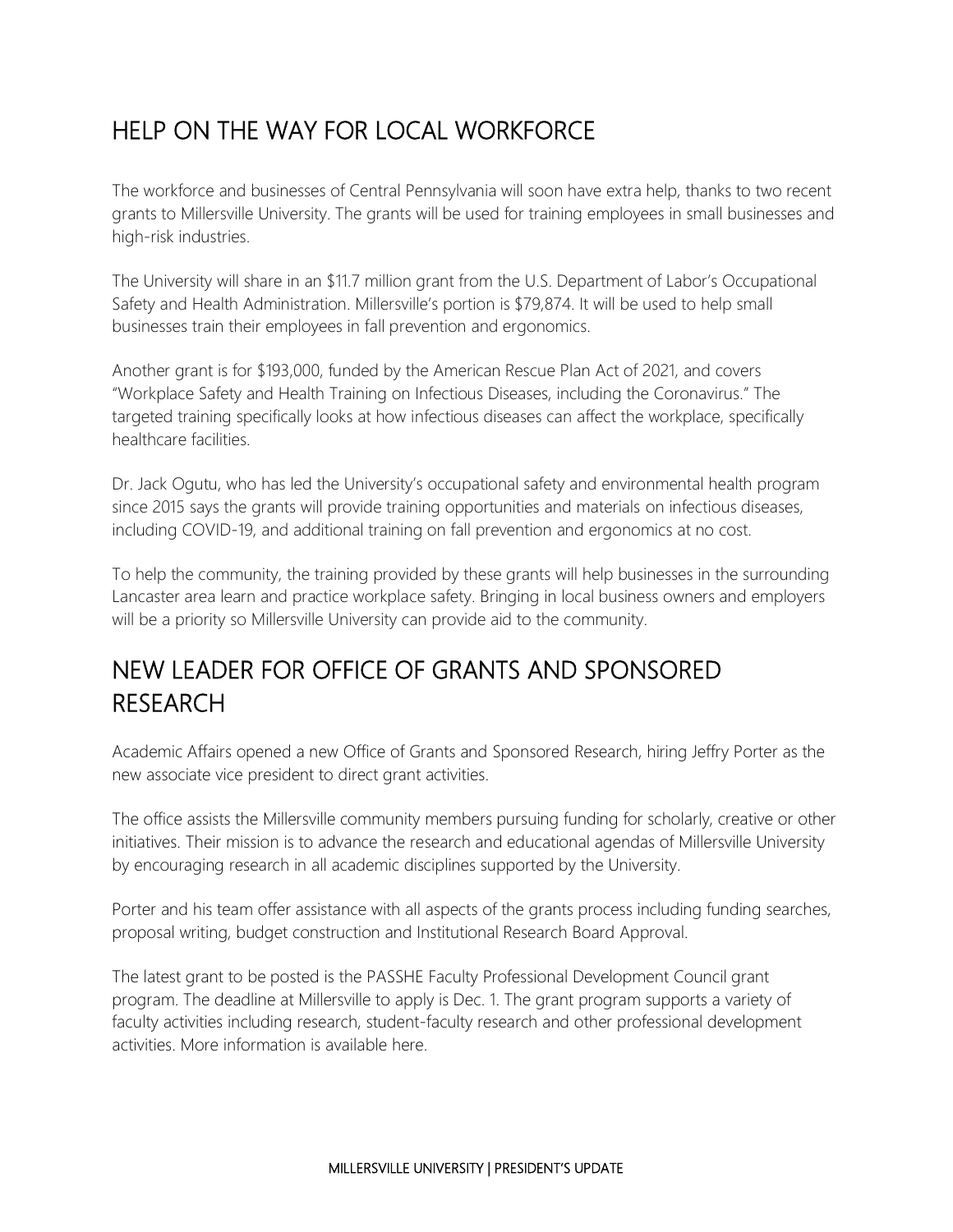Porter has his bachelor's in biology from Edinboro State College and a master's in Natural Resource Management and Administration from Antioch New England Graduate School.

From 2014 until his arrival at Millersville Porter was the director, Office of Research and Sponsored Programs, Middle Tennessee State University, Murfreesboro, Tennessee.

Please join me in welcoming Jeffry Porter to Millersville.

#### NEW PROGRAMS OFFER STUDENTS EXPANDED DEGREE OPTIONS

Beginning this semester, several new programs have been added giving students more degree options. Students can choose from seven new degree programs, including four online. The new programs are designed to meet the changing needs of employers and students.

Each of these new majors integrates an internship within the curriculum, and incorporates impactful programming, such as interactions with alumni and business experts inside and outside of the classroom. These new majors will help students gain the skills and experiences they need to begin successful careers in these essential areas of business. Students will now be able to choose majors in accounting, finance, management and marketing, in addition to a business administration major.

Here's a list of the new degree programs that launched this semester:

Traditional Programs:

- B.S. in Accounting
- B.S. in Finance
- B.S. in Management

Online Degree Completion Programs:

These programs feature online instruction and interaction and are targeted to adult learners.

- B.Des. in Interactive and Graphic Design
- B.S. in Marketing
- B.A. in English/Writing Studies
- B.S. in Emergency Management

#### STUDENT SUCCESS NETWORK AND STARFISH

Everyone within our campus community has a role in helping students be successful, and deploying additional tools is essential. Starfish is a new student success platform within our Student Success

#### MILLERSVILLE UNIVERSITY | PRESIDENT'S UPDATE